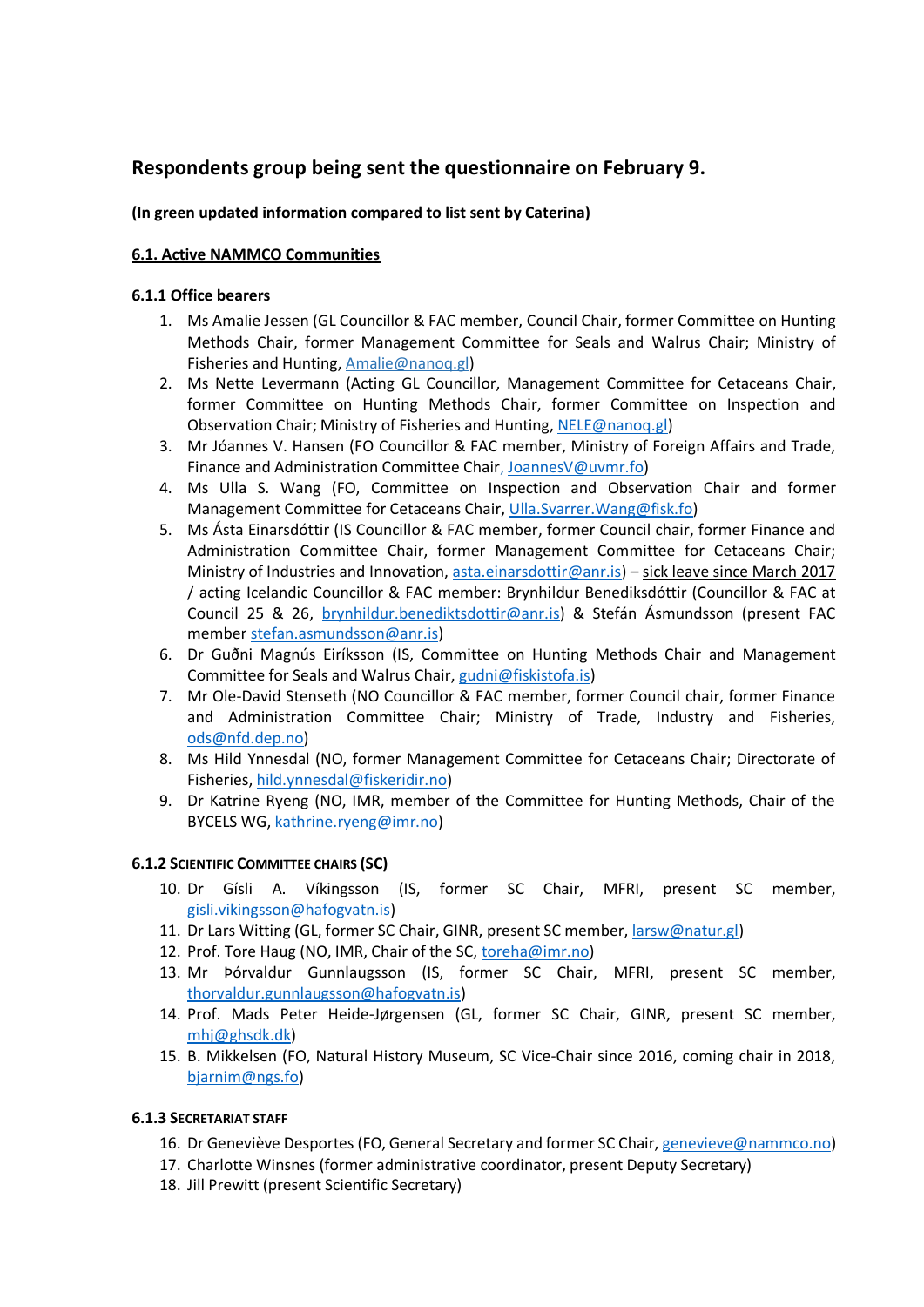# *6.2 Former office bearers & Secretariat, no longer active in NAMMCO*

### **6.2.1 FORMER COUNCIL MEMBERS**

- 19. Mr Einar Lemche (GL, first Committee on Inspection and Observation Chair, former Finance and Administration Committee Chair, former Management Committee Chair, [alogel@gmail.com\)](mailto:alogel@gmail.com)
- 20. Ms Kate Sanderson (FO, first General Secretary, former Council Chair, former Finance and Administration Committee Chair, [KateS@uvmr.fo\)](mailto:KateS@uvmr.fo)
- 21. Mr Halvard P. Johansen (NO, former Council Chair, former Management Committee and Mangement Committee for Cetaceans Chair, [halvard@rygh.no\)](mailto:halvard@rygh.no)
- 22. Dr Egil Ole Øen (NO, former Committee on Hunting Methods Chair, former Committee on Inspection and Observation Chair, [egiloeen@online.no\)](mailto:egiloeen@online.no)
- 23. Mr Jústines Olsen (FO, former Committee on Hunting Methods Chair, [justines.olsen@gmail.com\)](mailto:justines.olsen@gmail.com)
- 24. Mr Eyþór Björnsson (IS, former Committee on Hunting Methods Chair, [eb@fiskistofa.is\)](mailto:eb@fiskistofa.is)

# **6.2.2 FORMER SC CHAIRS**

- 25. Dr Jóhann Sigurjónsson (IS, first Scientific Committee Chair, [js@mfa.is\)](mailto:js@mfa.is)
- 26. Prof. Lars Walløe (NO, former Scientific Committee Chair[, lars.walloe@medisin.uio.no\)](mailto:lars.walloe@medisin.uio.no)

# **6.2.3 FORMER SECRETARIAT STAFF**

- 27. Dr Grethe Hovelsrud-Broda (former General Secretary, [grete.hovelsrud@nord.no\)](mailto:grete.hovelsrud@nord.no)
- 28. Dr Christina Lockyer (UK, former General Secretary, christina lockyer@hotmail.com)
- 29. Daniel Pike (Canada, first Scientific Secretary, [kinguq@gmail.com\)](mailto:kinguq@gmail.com)
- 30. Mario Acquarone (Italy, former Scientific Secretary, [mario.acquarone@gmail.com\)](mailto:mario.acquarone@gmail.com)

# *6.3 Active Observers (Non-Contracting Governments, relevant IGOs, relevant NGOs)*

# **6.3.1 GOVERNMENTS**

- 31. **European Union:** Marc Richir (Senior Expert Ocean governance, Marine Biodiversity, Whaling, Trade in Seal Products, DG ENV, European Commission [Marc.Richir@ec.europa.eu\)](mailto:Marc.Richir@ec.europa.eu)
- 32. **Denmark:** Peter Wilhelm Linde (Chief Advisor/Department for the Arctic and North America Ministry of Foreign Affairs [peteli@um.dk\)](mailto:peteli@um.dk)
- 33. **Canada**: Seth Reinhart (Senior Policy Advisor, International Fisheries Management and Bilateral Relations, Fisheries and Oceans, [Seth.Reinhart@dfo-mpo.gc.ca\)](mailto:Seth.Reinhart@dfo-mpo.gc.ca)
- 34. **Japan**: Hiroyuki Morita (International Affairs Division, Fisheries Agency of Japan, hiroyuki morita970@maff.go.jp); Hideki Moronuki (International Affairs Division, Fisheries Agency of Japan, hideki moronumi600@maff.go.jp)
- 35. **Russian Federation:** Vladimir Zabavnikov (observe also at SC meetings. PINRO, [ltei@pinro.ru\)](mailto:ltei@pinro.ru) + Kirill Zharikov [\(zharikovkir@gmail.com\)](mailto:zharikovkir@gmail.com) and Olga Zyatneva [\(zyatneva\\_ov@fishcom.ru\)](mailto:zyatneva_ov@fishcom.ru)
- 36. **St. Lucia:** Ministry of Agriculture, [deptfish@govt.lc](mailto:deptfish@govt.lc)

# **6.3.2 INTER-GOVERNMENTAL ORGANIZATIONS**

- 37. Canada Greenland Joint Commission for Narwhal and Beluga no secretariat sent to the 2 co-commissioners: Amalie Jessen (GL) and Larry Dow from (DFO, CA), [Larry.Dow@dfo](mailto:Larry.Dow@dfo-mpo.gc.ca)[mpo.gc.ca](mailto:Larry.Dow@dfo-mpo.gc.ca)
- 38. International Whaling Commission (IWC, [secretariat@iwc.int\)](mailto:secretariat@iwc.int) Rebecca Lent present Secretary, [rebecca.lent@iwc.int;](mailto:rebecca.lent@iwc.int) Simon Brockington, former Secretary, [simon.brockington@DEFRA.GSI.GOV.UK\)](mailto:simon.brockington@DEFRA.GSI.GOV.UK)
- 39. Conservation of Arctic Flora and Fauna (CAFF) Tom Barry, Executive Secretary, [tom@caff.is\)](mailto:tom@caff.is)
- 40. Arctic Monitoring and Assessment Program (AMAP), [amap@amap.no](mailto:amap@amap.no)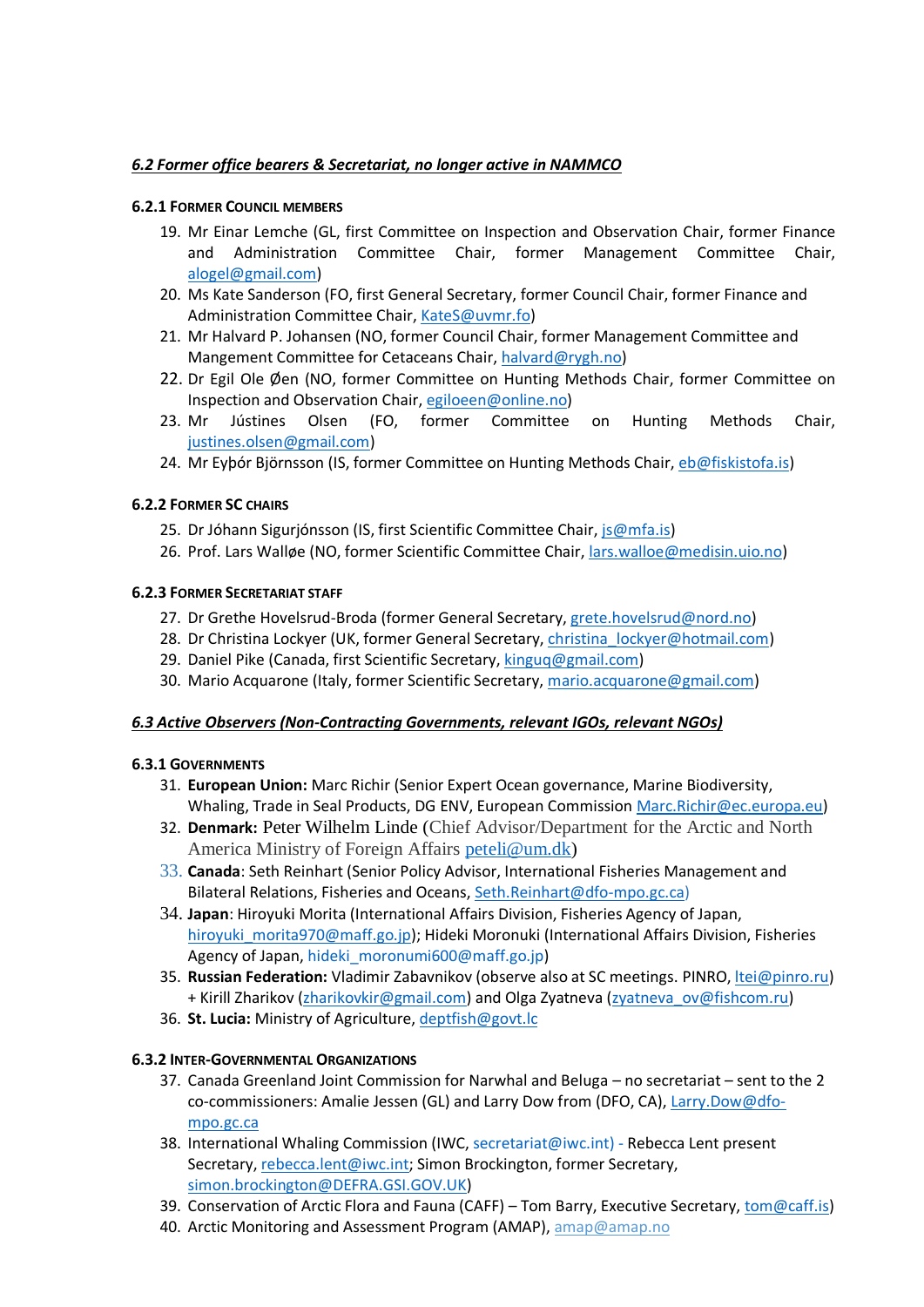- 41. Protection of the Arctic Marine Environment (PAME): Soffia Gudmundsdottir, Executive Secretary**,** [pame@pame.is](mailto:pame@pame.is)
- 42. Agreement on the Conservation of Small Cetaceans of the Baltic & North Seas (ASCOBANS)/ Convention on Migratory Species (CMS): Sami Hassani, Chair of the Advisory Committee, [sami.hassani@oceanopolis.com,](mailto:sami.hassani@oceanopolis.com) ASCOBANS Secretariat, Melanie Virtue, [melanie.virtue@cms.int](mailto:melanie.virtue@cms.int) and Aline Kuehl-Stenzel[, aline.kuehl-stenzel@cms.int\)](mailto:aline.kuehl-stenzel@cms.int)
- 43. Convention on International Trade of Endangered Specimens of Wildlife Fauna and Flora (CITES) – CITES Sec [info@cites.org](mailto:info@cites.org)
- 44. International Council for the Exploration of the Sea (ICES) ICES Sec [info@ices.dk](mailto:info@ices.dk) and ICES General Secretary, [anne.christine@ices.dk](mailto:anne.christine@ices.dk)
- 45. Nordic Atlantic Cooperation (NORA) Ásmundur Gudjónsson, *Direktør,* [asmundur@nora.fo](mailto:asmundur@nora.fo) & [nora@nora.fo](mailto:nora@nora.fo)
- 46. Nordic Council of Ministers Helge Paulsen, senior adviser to NCM, [hep@aqua.dtu.dk](mailto:hep@aqua.dtu.dk)
- 47. North-East Atlantic Fisheries Commission (NEAFC) Darius Campbell, Secretary, [darius@neafc.org](mailto:darius@neafc.org)
- 48. Northwest Atlantic Fisheries Organization (NAFO) Fred Kingston, Executive Secretary, [fkingston@nafo.int](mailto:fkingston@nafo.int)
- 49. OSPAR Susana Salvador, Executive Secretary, [susana.salvador@ospar.org](mailto:susana.salvador@ospar.org)
- 50. South East Atlantic Fisheries Organisation (SEAFO) Lisette Voges, Executive Secretary, [lvoges@seafo.org](mailto:lvoges@seafo.org)
- 51. FAO Árni M. Mathiesen, Fisheries and Aquaculture Department [Arni.Mathiesen@fao.org](mailto:Arni.Mathiesen@fao.org) & [FI-ADG@fao.org](mailto:FI-ADG@fao.org)
- 52. Arctic Council, Secretariat, [acs@arctic-council.org](mailto:acs@arctic-council.org) and Director Nina Vang, [nina@arctic](mailto:nina@arctic-council.org)[council.org](mailto:nina@arctic-council.org)

# **6.3.4 GOVERNMENTAL ORGANIZATIONS**

- 53. Government of Nunavut, Department of Environment, Iqaluit, Nunavut, Canada [\(Rbalbuena@gov.nu.ca\)](mailto:Rbalbuena@gov.nu.ca),
- 54. Nunavut Wildlife Management Board, Iqaluit, Nunavut, Canada (Jason Akearok, [jakearok@nwmb.com\)](mailto:jakearok@nwmb.com)

#### **6.3.5 NON-GOVERNMENTAL ORGANIZATIONS**

- 55. Canadian Sealers' Association; [info@www.sealharvest.ca](mailto:info@www.sealharvest.ca)
- 56. European Bureau for Conservation and Development (EBCD) Despina Symons Pirovolidou, Director, [despina.symons@ebcd.org](mailto:despina.symons@ebcd.org)
- 57. International Wildlife Management Consortium (IWMC): Eugène Lapointe, [elapointe@iwmc.org](mailto:elapointe@iwmc.org)
- 58. Inuit Circumpolar Conference, ICC GL, [Hjalmar Dahl](http://www.inuitcircumpolar.com/hjalmar-dahl.html) ICC Greenland President and ICC Vice-Chair[, hjalmar@inuit.org](javascript:linkTo_UnCryptMailto() & [iccgreenland@inuit.org](javascript:linkTo_UnCryptMailto()
- 59. Inuvialuit Game Council, [adminjs@jointsec.nt.ca](mailto:adminjs@jointsec.nt.ca)
- 60. International Work Group for Indigenous Affairs (IWGIA)**,** Julie Koch, Executive Director**,**  [jk@iwgia.org](mailto:jk@iwgia.org) and [iwgia@iwgia.org](mailto:iwgia@iwgia.org)
- 61. Livelihood International[, info@livintl.org](mailto:info@livintl.org)
- 62. Makivik Corporation, Stas Olpinski, Director, [solpinski@makivik.org;](mailto:solpinski@makivik.org) Adamie Delisle-Alaku, [ADelisle-Alaku@makivik.org](mailto:ADelisle-Alaku@makivik.org)
- 63. Nunavut Tunngavik Inc., NTI Iqaluit, Nunavut, Canada (James Eetoolook, [jeetoolook@tunngavik.com,](mailto:jeetoolook@tunngavik.com) Paul Irngaut, [PIrngaut@tunngavik.com,](mailto:PIrngaut@tunngavik.com) Bert Dean, [BDean@tunngavik.com,](mailto:BDean@tunngavik.com) David Lee [dlee@tunngavik.com\)](mailto:dlee@tunngavik.com)
- 64. Association of Traditional Marine Mammal Hunters of Chukotka (ATMMHC) Secretariat [atmmhc@yandex.ru](mailto:atmmhc@yandex.ru)